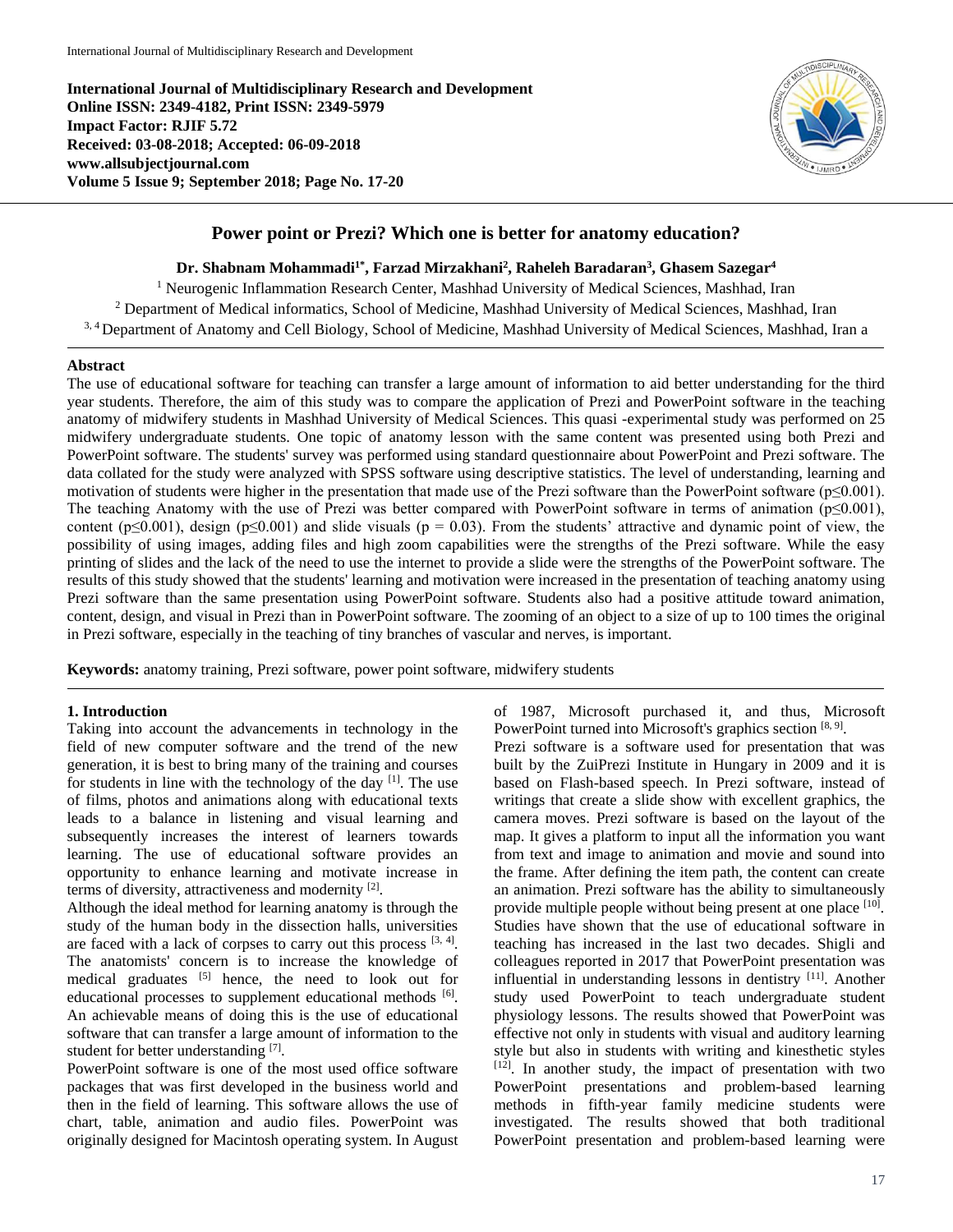#### equally effective [13].

In a study by Bender *et al*. (2012), on high school students, they concluded that using Prezi software increased their motivation for learning science lessons [14]. In addition, Mustaffa *et al*. (2013) found that students' attitude toward using Prezi software in Islamic language education was positive [15]. Another study by Brock *et al* in 2013 reported that American students were satisfied with the creative and workgroup of Prezi software. Norwegian students believed that presentations done with Prezi software were tidy and calm [16]. Duffy *et al*. (2005) presented psychiatric training with Prezi software in recent years to medical and physiotherapy students and concluded that Prezi was attractive to students [17]. In another study, Fox *et al*. in 2016 compared the impact of two educational software methods; PowerPoint and Prezi software on teaching English to students. They discovered that students preferred Prezi software to PowerPoint [18]. Thus far, no study has been performed to evaluate and compare the effect of teaching anatomy with slides prepared with Prezi software and PowerPoint. Hence, this study aimed to evaluate its impact on anatomy training of midwifery students in medical science students.

#### **2. Materials and methods**

The present study was a quasi-experimental study conducted in 2017 at Mashhad University of Medical Sciences, Iran. In this study, 25 undergraduate students with a mean age of  $20.25 \pm 2.59$  years participated. At first, the lesson of anatomy, which was related to the abdomen, was divided into two parts. Two sessions of content were prepared using PowerPoint software and the same two sessions with the Prezi software by a single teacher. To create Prezi slideshows, a free account was created at http;// prezi.com. To use PowerPoint, the Office suite was installed on computer. Then, a survey was conducted using a standard questionnaire on the variables such as knowledge, attitude and satisfaction about software. The questionnaire has two parts. The first part included demographic questions which included age, sex, marital status and housing status. The second part included 20 questions centered on the knowledge and attitude of participants towards PowerPoint and Prezi software. These questions were 5 in number and required a 'yes' or 'no' answer. These questions also estimated the extent to which participants are familiar to these software and their uses. Five other questions evaluated the students' attitude towards the software; the questions are based on the Likert scale and were scored from 1 to 5. Furthermore, 5 questions each were asked to access the weaknesses and strengths of Prezi and PowerPoint software respectively. There were also 2 open ended questions, if the participants were writing about a weakness or strength.

Data were analyzed using SPSS software version 20 and descriptive statistics.

#### **3. Results**

Of a total of 31 undergraduate midwifery students, 25

participated in the study (Table 1). At first, a brief explanation was given to students about PowerPoint and Prezi software. Results showed that 88% of the students suggested the use of Prezi software for teaching embryology, physiology and histology and 80% of student suggested the use of PowerPoint  $(p = 0.044)$ . 100% of students and 60% of the students introduced Prezi and PowerPoint software respective for better understanding ( $p \leq 0.001$ ). In addition, 80% of students and 20% of students introduce Prezi and PowerPoint software respectively as a motivator for learning ( $p \le 0.001$ ). (Table 2).

In Figure 1, the strengths and weaknesses of the PowerPoint and Prezi software were summarized in terms of students. 40% and 20% of the students believed that Prezi and PowerPoint software respectively were not user friendly. Students mentioned having Internet access to work with Prezi (20%), confusing (8%) and hard print of slideshows (12%) as the weaknesses of Prezi software. While students mentioned not displaying some effects on different systems (80%), need of office installation (60%), lack of high zoom capability (96%), and disassembling some fonts on different systems (60%) as the weaknesses of PowerPoint software. On the other hand, students believed Prezi software was attractive and dynamic (100%), it possess the ability of using images and adding files (92%), high zooming capability (100), and assembling of fonts in different systems (8%) were mentioned as the strengths of Prezi software. 40% were not aware of the need for installation knowledge in the online version, and 44% did not know about the free version of Prezi software.

While on the strength of PowerPoint, 60% of students believed PowerPoint was attractive and dynamic. The ability of using images and adding files (80%), easy to print slides (96%) and the absence of the use of the Internet to deliver presentations were mentioned as the strengths of PowerPoint. Some suggested reducing the time taken by students to take notes and the possibility of having it as PowerPoint strengths in open questions. Table 4 shows the results of students' attitude towards presentation with PowerPoint and Prezi software. Statistical analysis results showed that the teaching of anatomy with Prezi was better than PowerPoint software in aspect of animation ( $p \le 0.001$ ), content ( $p \le 0.001$ ), design  $(p \le 0.001)$ , and slide visual  $(p = 0.03)$  and students had a positive attitude compared to PowerPoint in presentation anatomy lessons.

| <b>Table 1:</b> Demographic Characteristics of the midwifery student |            |
|----------------------------------------------------------------------|------------|
|                                                                      | $(N = 25)$ |

| <b>Demographic values</b> |              |                 | Percent $(\% )$ |
|---------------------------|--------------|-----------------|-----------------|
| Gender                    | Male         |                 |                 |
|                           | Female       | 25              | 100             |
| Mean Age (year)           |              | $20.2 \pm 2.59$ |                 |
| Ranging age               |              | 18-26           |                 |
| Marital status            | Married      |                 | 16              |
|                           | Single       | 21              | 84              |
|                           | in dormitory |                 | 32              |
| Living                    | in house     |                 |                 |

**Table 2:** Levels of knowledge and awareness of students about the use of PowerPoint and Prezi software in presentation of anatomy lesson

| ./orightc                                                | –<br>Jrozi<br>гісл | Power point | P value |
|----------------------------------------------------------|--------------------|-------------|---------|
| <b>VOU</b><br>D <sub>0</sub><br>know<br>software:<br>the |                    |             |         |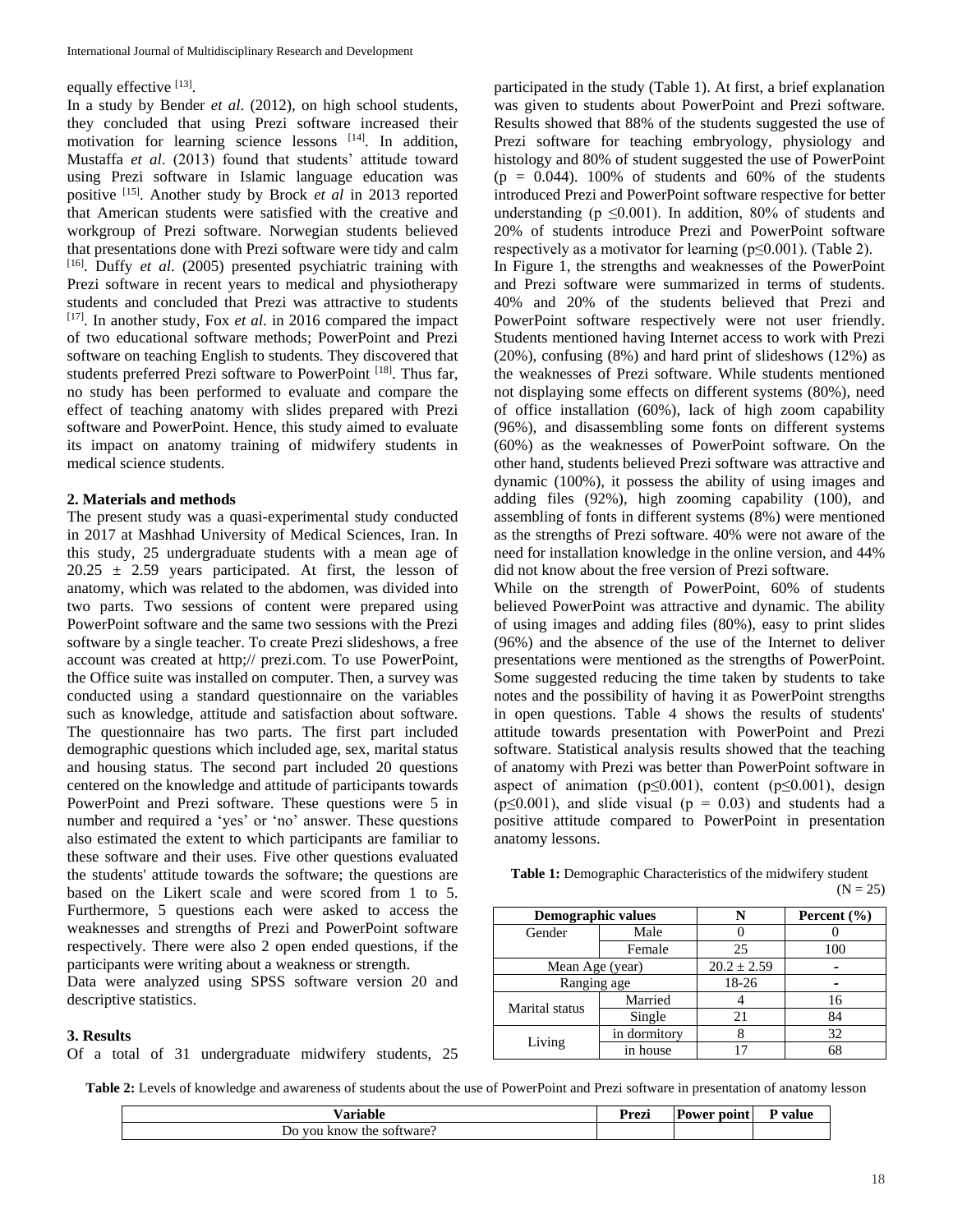International Journal of Multidisciplinary Research and Development

| Yes                                                                            |          | 25 (100%)  | $\leq 0.001$ |
|--------------------------------------------------------------------------------|----------|------------|--------------|
| No                                                                             | 25 100%) |            |              |
| Do you suggest software to others or for another course?                       |          |            |              |
| Yes                                                                            | 22(88%)  | 20(80%)    | 0.44         |
| No                                                                             | 3(12%)   | 5(20%)     |              |
| Do the software provide better education and understanding of anatomy lessons? |          |            |              |
| Yes                                                                            | 25(100%) | 15(60%)    | 0.001        |
| No                                                                             | $\Omega$ | $10(40\%)$ |              |
| Was the software a motivation to learning?                                     |          |            |              |
| Yes                                                                            | 20 (80%) | 5(20%)     | $\leq 0.001$ |
| No                                                                             | 5(20%)   | 20 (80%)   |              |



**Fig 1:** The strengths and weaknesses of anatomical education with PowerPoint and Prezi software from the perspective of undergraduate midwifery students

| <b>Methods</b>                                          | Very weak<br>N(%) | Weak<br>N(%) | Moderate<br>N(% | <b>Strong</b><br>$N(\%)$ | Very strong<br>N(%) |
|---------------------------------------------------------|-------------------|--------------|-----------------|--------------------------|---------------------|
| Prezi animation                                         |                   |              | $\theta$        | 6(24%)                   | 19(76%)             |
| Power point animation                                   |                   |              | $15(60\%)$      | 5(20%)                   | 5(20%)              |
| Prezi content                                           |                   |              | $\theta$        | 18(72%)                  | 7(28%)              |
| Power point content                                     | 5(20%)            |              | 20(80%)         |                          | $^{(1)}$            |
| Prezi design                                            |                   |              | 0               | 5(20%)                   | 20(80%)             |
| Power point design                                      | 5(20%)            | 5(20%)       | $15(60\%)$      |                          |                     |
| Prezi visual                                            |                   |              | $\theta$        | 8(32%)                   | 17(68%)             |
| Power point visual                                      | 5(20%)            |              | $15(60\%)$      | 5(20%)                   | 0                   |
| Overall evaluation of the presentation with prezi       |                   |              | 0               | $10(40\%)$               | 15(60%)             |
| Overall evaluation of the presentation with power point |                   | 5(20%)       | $10(40\%)$      | 5(20%)                   | 5(20%)              |

#### **4. Discussion**

The aim of this study was to compare the effect of Prezi and PowerPoint software on anatomy education of undergraduate midwifery students. The results of the study showed that students had a low level of knowledge and positive attitude toward Prezi compared to PowerPoint. In the field of effectiveness of film and educational software, various studies have been performed on students' learning and skills. The results indicated that the use of new educational methods, including software and educational films can improve quality of teaching, learning and understanding.

Shigli and colleagues reported in 2017 that PowerPoint presentation is influential in understanding lessons in dentistry [11]. Another study used PowerPoint to teach undergraduate student physiology lessons and the results showed that PowerPoint is effective not only in students with visual and

auditory learning style but also in students with writing and kinesthetic styles [12]. In another study, the impact of presentation with two educational methods; PowerPoint presentation and problem-based learning methods in fifth-year family medicine students was investigated. The results showed that both traditional PowerPoint presentation and problem-based learning were equally effective [13].

Moulton *et al*. (2017) compared the PowerPoint and Prezi software to find the best software, and they concluded that Prezi is better in providing information than PowerPoint. They considered Prezi as a distraction agent and an amusing tool [19] .

In a study by Bender *et al*. (2012) on high school students, they concluded that using Prezi software increased their motivation for learning science lessons [14]. In addition, Mustaffa *et al*. (2013) found that students' attitude toward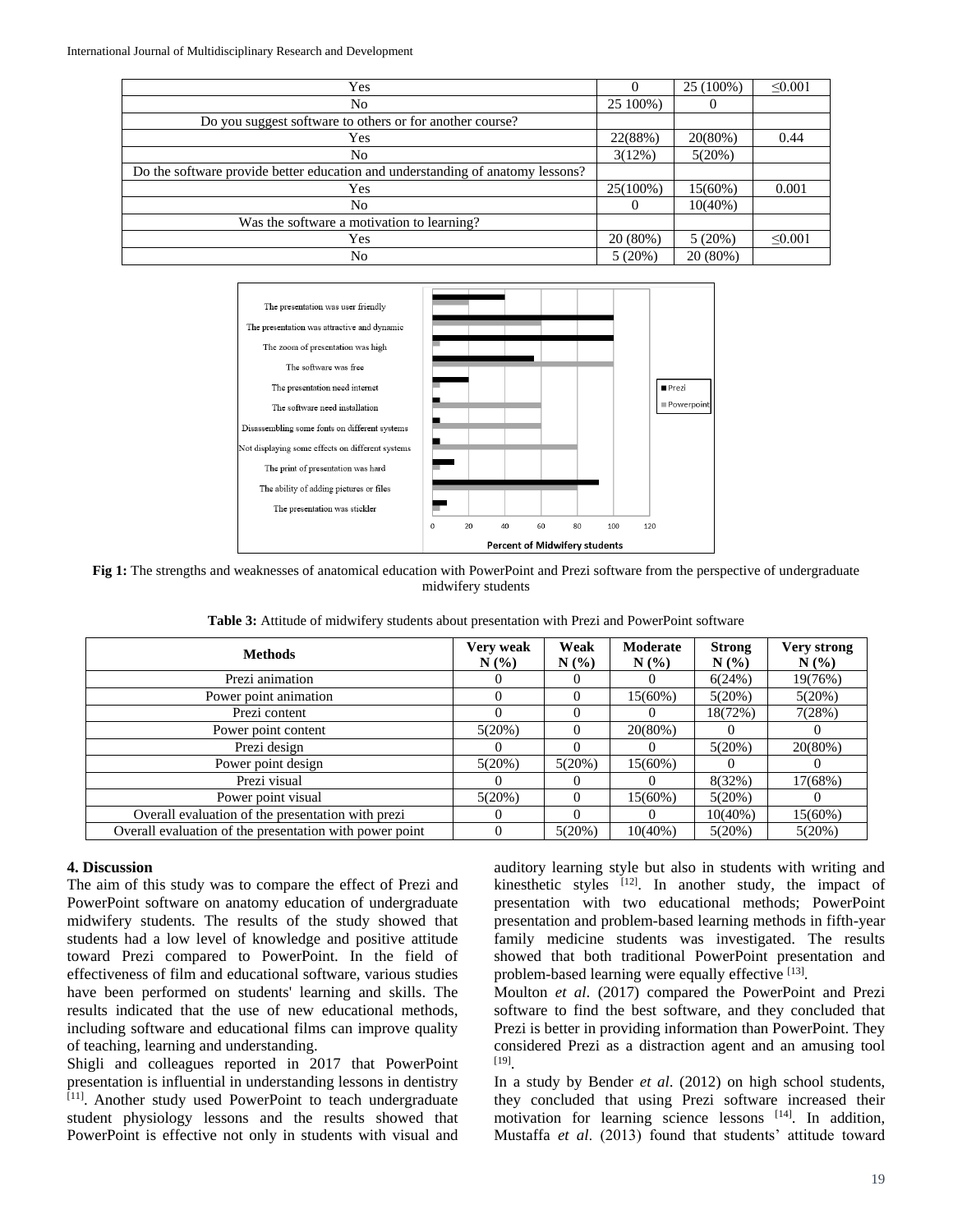using Prezi software in Islamic language education was positive [15]. A study by Brock *et al*. (2013) reported that American students were satisfied with the creative and workgroup of Prezi software. Also, Norwegian students observed that presentations done with Prezi software were tidy and calm [16]. Duffy *et al*. (2005) presented psychiatric training with Prezi software in recent years to medical and physiotherapy students and concluded that Prezi was attractive to students [17]. In another study, Fox *et al*. in 2016 compared the impact of two educational methods in terms of software; Power point and Prezi software, on teaching English to students and found that students preferred Prezi to PowerPoint [18] .

In the present study, the presentation with PowerPoint software was tedious and could not motivate students. This is perhaps because PowerPoint follows a simple linear process. In this study, students had a little knowledge about Prezi software compared to PowerPoint. Prezi is a relatively new presentation for scientific conferences that can be useful for anatomy education as a complementary learning tool.

However, Internet connectivity in the on-line version and hard to print slides are some of the weaknesses of this software. On the other hand, the failure to perform some effects, the disassembling of fonts on any computer and the lack of zooming were the weaknesses of PowerPoint software.

# **5. Conclusion**

The ability to zoom up to 100 times, especially in the teaching of branches of vascular and nerves, seems important. The level of understanding, motivation and learning the lesson of anatomy was greater with PowerPoint than with the Prezi software. However, in terms of animation, content, design and visuals of slides, the attitude of students were observed to be well coordinated when using Prezi software than when using PowerPoint. Overall, the use of film and animation along with educational texts resulted in a balance in listening and visual learning and thus, increased the level of learners' interest in learning. Due to diversity and attractiveness as a comprehensive approach, Prezi software provides an opportunity to enhance learning and increase motivation.

## **6. Acknowledgment**

The researchers would like to acknowledge the students who participate in the study.

## **7. References**

- 1. Zhang Q, Zeng T, Chen Y, Li X. Assisting undergraduate nursing students to learn evidence based practice through self-directed learning and workshop strategies during clinical practicum. Nurse education today. 2012; 32(5):570-575.
- 2. Khatooni M, Alimoradi Z, Samiei-Seiboni F, Shafiei Z, Atashi V. The impact of an educational software designed about fundamental of nursing skills on nursing students' learning of practical skills. Journal of Clinical Nursing and Midwifery. 2014; 3(1):9-16.
- 3. Winkelmann A. Anatomical dissection as a teaching method in medical school: A review of the evidence. Med Educ. 2007; 41:15-22.
- 4. Turney BW. Anatomy in a modern medical curriculum.

Ann R Coll Surg Engl. 2007; 89:104-107.

- 5. Waterston SW, Stewart IJ. Survey of clinicians' attitudes to the anatomical teaching and knowledge of medical students. Clin Anat. 2005; 18:380-384.
- 6. Irby D, Wilkerson L. Educational innovations in academic medicine and environmental trends. J Gen Intern Med. 2003; 18:370-376.
- 7. Marks SC. The role of three-dimensional information in health care and medical education: The implications for anatomy and dissection. Clin Anat. 2000; 13:448-452.
- 8. Collins J. Education Techniques for Lifelong Learning: Making a PowerPoint Presentation Radiographics. 2004; 24(4):1177-1183.
- 9. Brock, David C. The Improbable Origins of PowerPoint. History. IEEE Spectrum. Institute of Electrical and Electronics Engineers. 2017; 54(11):42-49. doi:10.1109/M SPEC.2017.8093800. ISSN 0018-9235
- 10. Ortega RA, Brame CJ. The synthesis map is a multidimensional educational tool that provides insight into students' mental models and promotes students' synthetic knowledge generation. CBE Life Sci. Educ, 2015, 14(2). Pi: ar14. doi:10.1187/cbe.14-07-0114.
- 11. Kamal Shigli, Neha Agrawal, Chandrasekharan Nair, Suresh Sajjan, Pradnya Kakodkar, Mamata Hebbal. Use of PowerPoint presentation as a teaching tool for undergraduate students in the subject of gerodontology**.** J Indian Prosthodont Soc. 2016; 16(2):187-192. doi: 10. 4103/0972-4052.167940 **.**PMCID: PMC4837778
- 12. Ankad RB, Shashikala GV, Herur A, Manjula R, Chinagudi S, Patil S. PowerPoint presentation in learning physiology by undergraduates with different learning styles. Adv Physiol Educ. 2015; 39(4):367-371. doi: 10.1152/advan.00119.2015.
- 13. Khobragade S, Lutfi Abas A, Sudam Khobragade Y. Comparative study on the measurement of learning outcomes after powerpoint presentation and problem based learning with discussion in family medicine amongst fifth year medical students **.**J Family Med Prim Care. 2016; 5(2):298-301. doi: 10.4103/ 2249-4863.192350
- 14. Bender C, Bull PH. Using Prezi to Motivate Middle School Science Students. Journal on School Educational Technology. 2011; 7(3):10-21.
- 15. Mustaffa A, Najid N, Sawari S. Students' Perceptions and Attitude towards the effectiveness of Prezi Uses in learning Islamic Subject. 2013; 11(13):24. CORR abs/1312.5781.
- 16. Brock S, Brodahl C. A Tale of Two Cultures: Cross Cultural Comparison in Learning the Prezi Presentation Software Tool in the US and Norway. Journal of Information Technology Education. 2013; 12:95-119. Duffy R.M, Guerandel A, Casey P, Malone K, Kelly B. Experiences of Using Prezi in.
- 17. Psychiatry Teaching. Acad Psychiatry. 2015; 39:615-619. doi: 10.1007/s40596-014-0204-x.
- 18. Fox H, Ankumutinee W, Werwe J, Metcher R. Prezi versus powerpoint in the EFL classroom. Proceedings of 63 rd The IIER International Conference, Phuket, Thailand, ISBN. 2016; 978-93-85973-51-2.
- 19. Moulton ST, Türkay S, Kosslyn SM. Does a presentation's medium affect its message? PowerPoint, Prezi, and oral